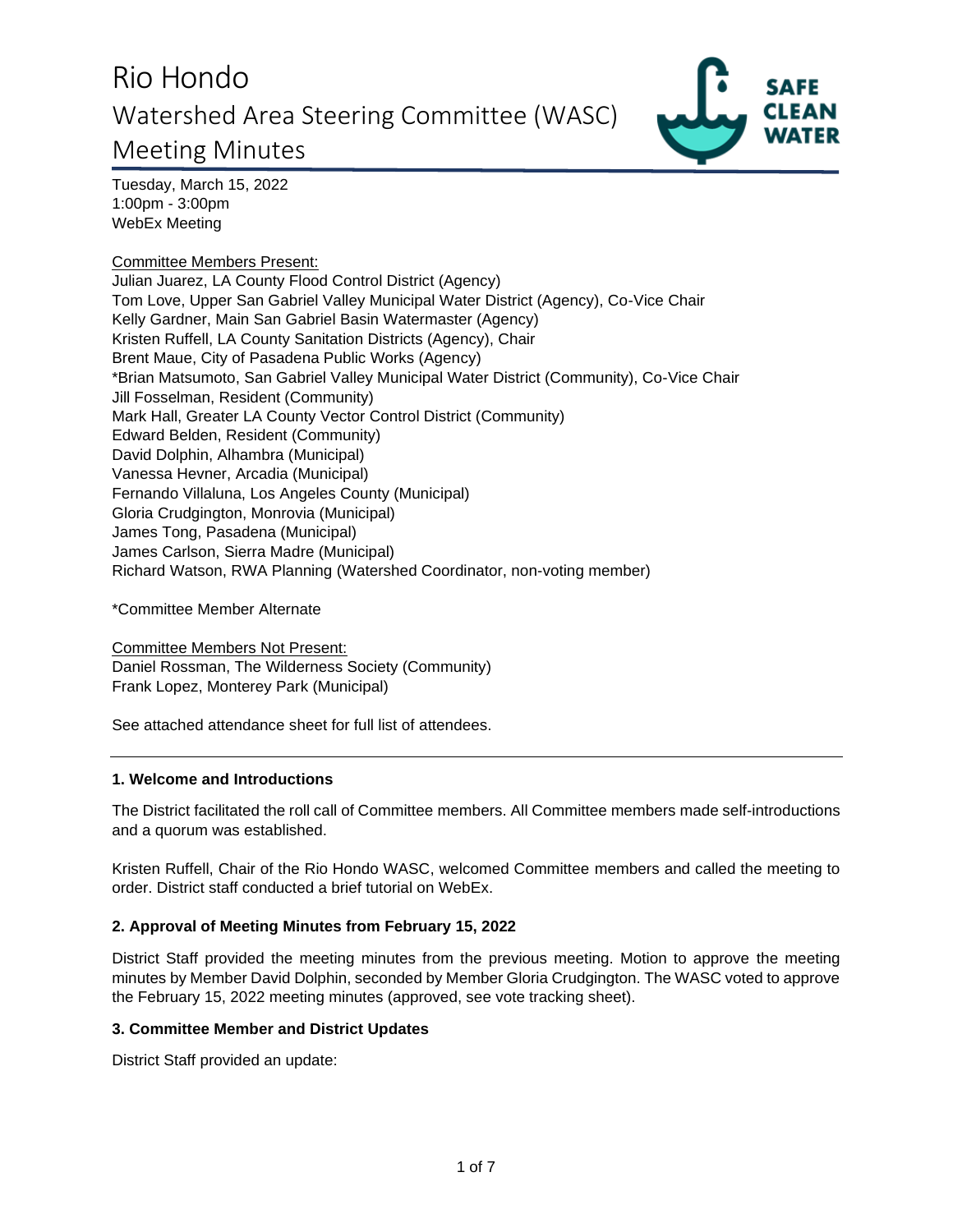

- On March 1, 2022, the Board of Supervisors voted to continue meeting virtually, acting under the authority of Assembly Bill 361 which authorizes public committees to meet without complying with all the teleconferencing requirements of the Brown Act when the situation warrants it. The Board of Supervisors is reviewing every 30 days and will act to cover all the commissions and committees under their authority.
- Under the Municipal Program, Annual Plans are due April 1 to the Safe, Clean Water Program (SCWP). Annual Plans are required to receive the Municipal Program revenue. If any municipality has not submitted their Annual Plan, please do so promptly. The reporting module has been updated to add functionality and streamline the Annual Plan process. The District hosted an information session on March 7. The recording has been posted on the Safe Clean Water website and the Q&A portion will be available within a few days.
- The SCWP Interim Guidance document is available for public review on the SCWP website. The District drafted Interim Guidance regarding Disadvantaged Community Benefits and Nature-Based Solutions in May 2021. The document has been updated to include guidance on Water Supply, Community Outreach, and Engagement. The public review period has been extended to April 27, 2022.
- WASC members should complete their Annual Statement of Economic Interest, Form 700, by April 1, 2022. Late statements are subject to a fee of \$10 per day, up to \$100. WASC members should have received a reminder email about this.
- Round 3 projects for the Rio Hondo WASC's consideration include: 1 Infrastructure Project, 4 Scientific Studies, and 0 Technical Resources Program projects.
- The District reminded the Rio Hondo Committee members that it is important for the WASC and the work of the Regional Program to remain transparent and fair. These principles are built into the Safe, Clean Water Program and are represented by the *ex parte* disclosures on each agenda. WASC members whose job connects them to specific projects should ask colleagues or consultants to attend WASC meetings to share about or advocate for those projects during Stormwater Investment Plan (SIP) deliberations and should avoid using their position as WASC members to advocate for projects from their home entities. Not all projects are connected to a WASC member's full-time job and must advocate for their inclusion during the managed opportunities (the application itself, presentation(s), questions from the WASC, and the public comment period). Ensuring each project gets treated fairly during discussion and voting agenda items and that all proponents have equal access to engage in the WASC discussion needs to be part of how the WASC manages itself.

### **4. Watershed Coordinator Updates**

Watershed Coordinator Richard Watson (RWA) provided an update on recent on Watershed Coordinator activities (refer to Watershed Coordinator Update Presentation).

Co-Vice Chair Tom Love asked the watershed coordinators to elaborate on the category of projects "with existing downstream stormwater capture facilities (or other proposed downstream projects)," since most projects in the Rio Hondo and USGR Watershed Areas fall under this category. Watershed Coordinator Watson emphasized local availability of water as a key aspect for projects. Watershed Coordinator Watson said Rio Hondo is positioned upstream of the spreading grounds, noting that water captured downstream is not for the locality, but for the region. Watershed Coordinator Watson noted that this poses a dilemma for water managers and the watermaster. Watershed Coordinator Watson stated that the District allows first flushes to go by to protect water quality, and in some cases, the District may allow several hours of first flushes. In these cases, if water is cleaned up or used locally and then released, it becomes water that would have been bypassed. Watershed Coordinator Watson stated that since this is the case, it is important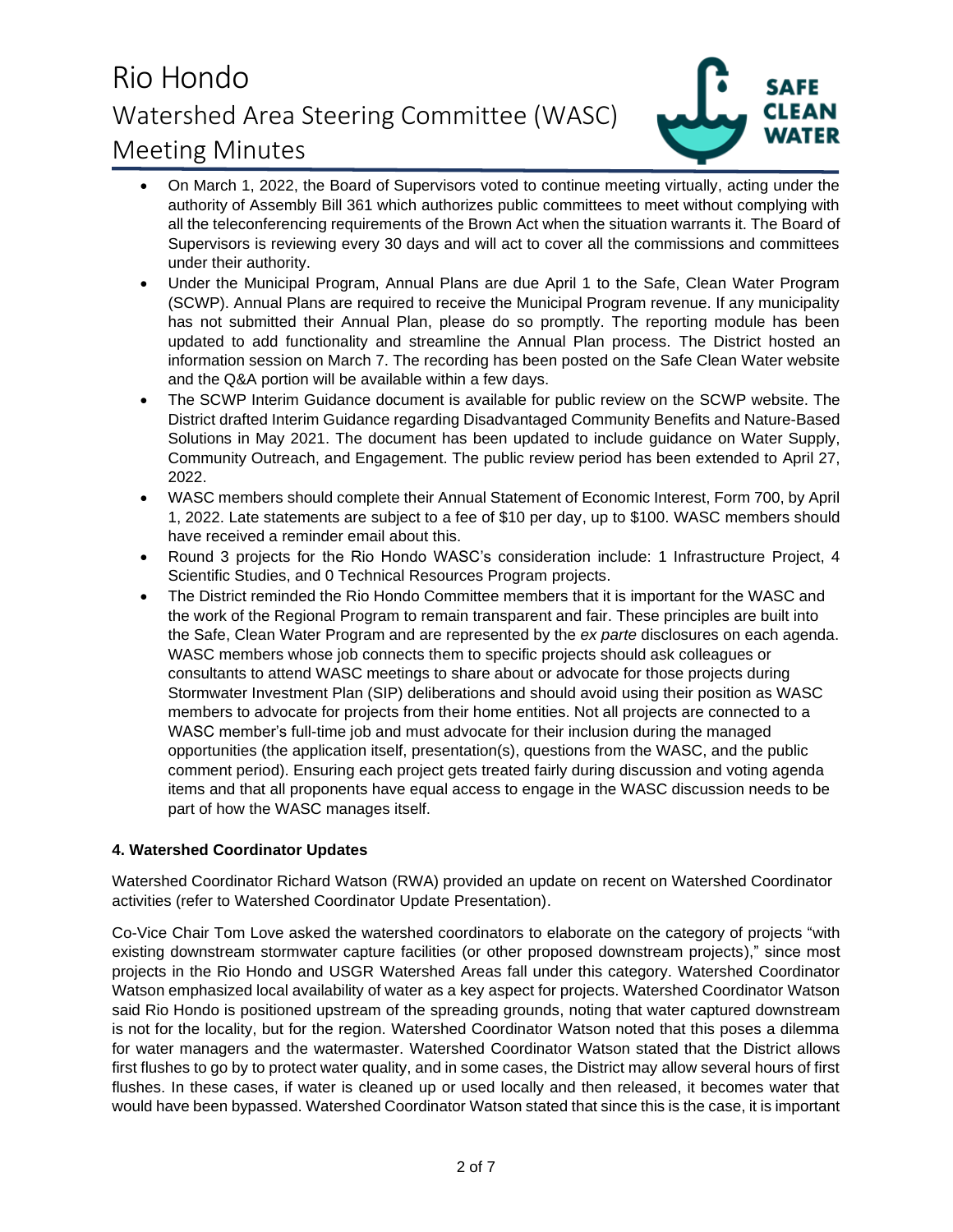

to consider how projects work together and their relationship with the spreading grounds. Co-Vice Chair Love clarified the local benefits provided by projects under this first category by discussing the South El Monte Storm Water Capture and Recharge Project. Watershed Coordinator Watson agreed and emphasized that it is important to be cognizant of the watermaster's interpretation of water use. Mike Antos (Stantec, Regional Coordination) specified that it is the duty of the project proponent to make a good faith effort to understand the project's downstream impacts. Antos noted that the Scoring Committee will assess whether water supply claims are appropriate. By the time a project gets to the WASC, there is a strong administrative record of how projects relate to one another. Watershed Coordinator Watson supported this clarification.

Co-Vice Chair Brian Matsumoto requested an update from the Watershed Coordinators on reaching out to the four targeted disadvantaged municipalities. Watershed Coordinator Watson is working with several Community Based Organizations (CBOs) and is conducting ongoing work with the City of Alhambra. Watershed Coordinator Watson also noted that their team is looking into how to work more closely with Montebello and South El Monte, but have not yet focused on Rosemead. Co-Vice Chair Matsumoto suggested tracking and reporting outreach to those specific communities in the future, to monitor progress. Watershed Coordinator Watson agreed to this request.

Member Crudgington expressed concern with recent public discourse which has questioned the value of conserving water after seeing substantial flows in the storm control channels. Member Crudgington asked if there was outreach being done to counteract this narrative and let the community know about ongoing efforts. Watershed Coordinator Watson replied that there was more to be done on this front and pointed to an upcoming in-person event on May 1, 2022 in Alhambra which will address these sorts of comments. Watershed Coordinator Watson also said that they may want to talk to Member Crudgington later to strategize on how to counteract that narrative.

Co-Vice Chair Matsumoto had a question regarding the "Good, Better, Best" table on outreach included in the Watershed Coordinator's update and asked if these efforts were also built into the Scoring Rubric. Watershed Coordinator Watson replied that the Scoring Rubric did include this to an extent, and for this reason, the watershed coordination team emphasized the value of encouraging project applicants to receive comments from CBOs. Watershed Coordinator Watson reflected that it is important for the project proponents to work with the Watershed Coordinators to facilitate such interactions. Watershed Coordinator Watson also emphasized that the Scoring Committee is seeking support directly from CBOs during the scoring process.

### **5. Ex Parte Communication Disclosures**

Chair Ruffell stated that they discussed the proposed projects and how they interacted with previously funded projects with Watershed Coordinator Watson and Vick Bapna (CWE).

Co-Vice Chair Love disclosed that the SGVCOG Water Committee discussed the SCWP in the past week.

#### **6. Public Comment Period**

No public comments.

#### **7. Discussion Items:**

**a) Summary of Scientific Studies from the Southern California Coastal Water Research Project (SCCWRP)**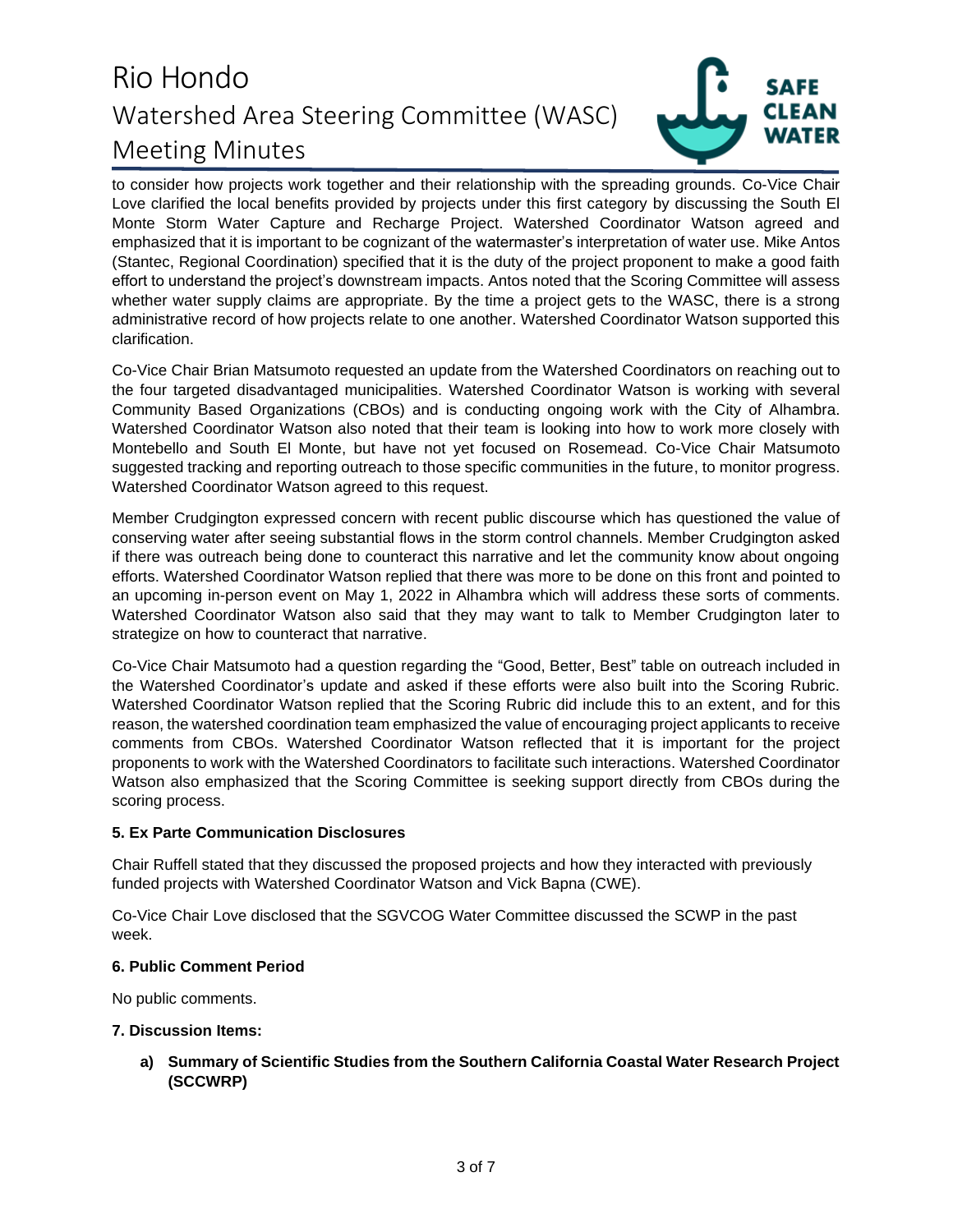

District Staff gave an overview of the Summary of Scientific Studies from SCCWRP. The reviews were emailed to the WASC members in the past week. Chair Ruffell expressed their gratitude for the summary and considered the reviews in their preliminary ranking.

Member Jill Fosselman also expressed gratitude and wanted to clarify if the reviewers were the same for all Scientific Studies. District Staff answered that the SCCWRP used a group of independent reviewers that rotated based on their expertise, therefore, not all reviewers reviewed all studies. District Staff clarified that these reviewers were hired based on their expertise and ability to assist the WASC with decision-making

Member Fosselman asked if feedback was provided to the applicants, so that any concerns could be addressed. District Staff answered that the applicants received the same reviews as the WASC members. District Staff noted that the goal of the review is for applicants to address concerns, and they are looking into developing an adaptive management process to facilitate that.

Co-Vice Chair Matsumoto asked if the Community Garden Stormwater Capture Investigation Scientific Study proposal had addressed the WASC's concerns related to cleaning water in the same location food is grown. Juan Diaz-Carreras (Los Angeles Community Garden Council) stated that the goal of the study was to see how certain land use categories can be used to also accomplish the goals of the SCWP. Diaz-Carreras stated that based on this objective, the community land-use type would be the primary constraint of the study and that proposed recommendations need to be compatible with the land-use type. Diaz-Carreras said that some sites are already collecting rainwater, so the goal would be to see what actions could be taken to benefit the SCWP as well as the gardeners, many of which are in disadvantaged communities. Chair Ruffell expressed concerns that the proposal is more of a feasibility study than a scientific study. Chair Ruffell asked whether the project could be made more generally applicable, in line with how Scientific Studies are intended. Diaz-Carreras replied that the goal of the study would be to develop a set of criteria which can be used to determine if a site is compatible with the SCWP's goals. Diaz-Carreras stated the focus of the study is not on any specific site and the criteria could be applicable to many other sites. Mike Antos (Stantec, Regional Coordination) noted that the full name of the program is "Scientific and Technical Studies," however, the full name has fallen out of use.

Member Mark Hall requested clarification on whether the Regional Pathogen Reduction Study and the Additional Funding Request to Support the LRS Adaptation Study share redundant scopes of work.

Bruce Hamamoto (Senior Civil Engineer, LA County Public Works) responded that they had not looked at the details of the LRS Adaptation Study and could not speak to details of that project. Hamamoto noted that based on a quick glance, there are many similarities and possible overlaps in collecting microbial data and assessing risk to humans. Hamamoto stated that the Regional Pathogen Reduction Study's objective is to gather data across the County from multiple bacteria Total Maximum Daily Loads (TMDLs) and determine the highest risk sources. Hamamoto added that the project's focus is on how to leverage limited funds to address the highest risk sources to reduce human health risks most effectively.

Dawn Petschauer (LA Sanitation, Upper Los Angeles River Watershed Group) added that there may be some overlap and noted that the LRS study was approved for Round 1 funding. Petschauer stated that this additional request for funding was for additional data collection and website development. Petschauer shared that the project has made noteworthy progress since being awarded Round 1 Funding, including submittal of the LRS Adaptation Plan to the Regional Board. Petschauer added that the study was locally focused. Petschauer noted that the SCCWRP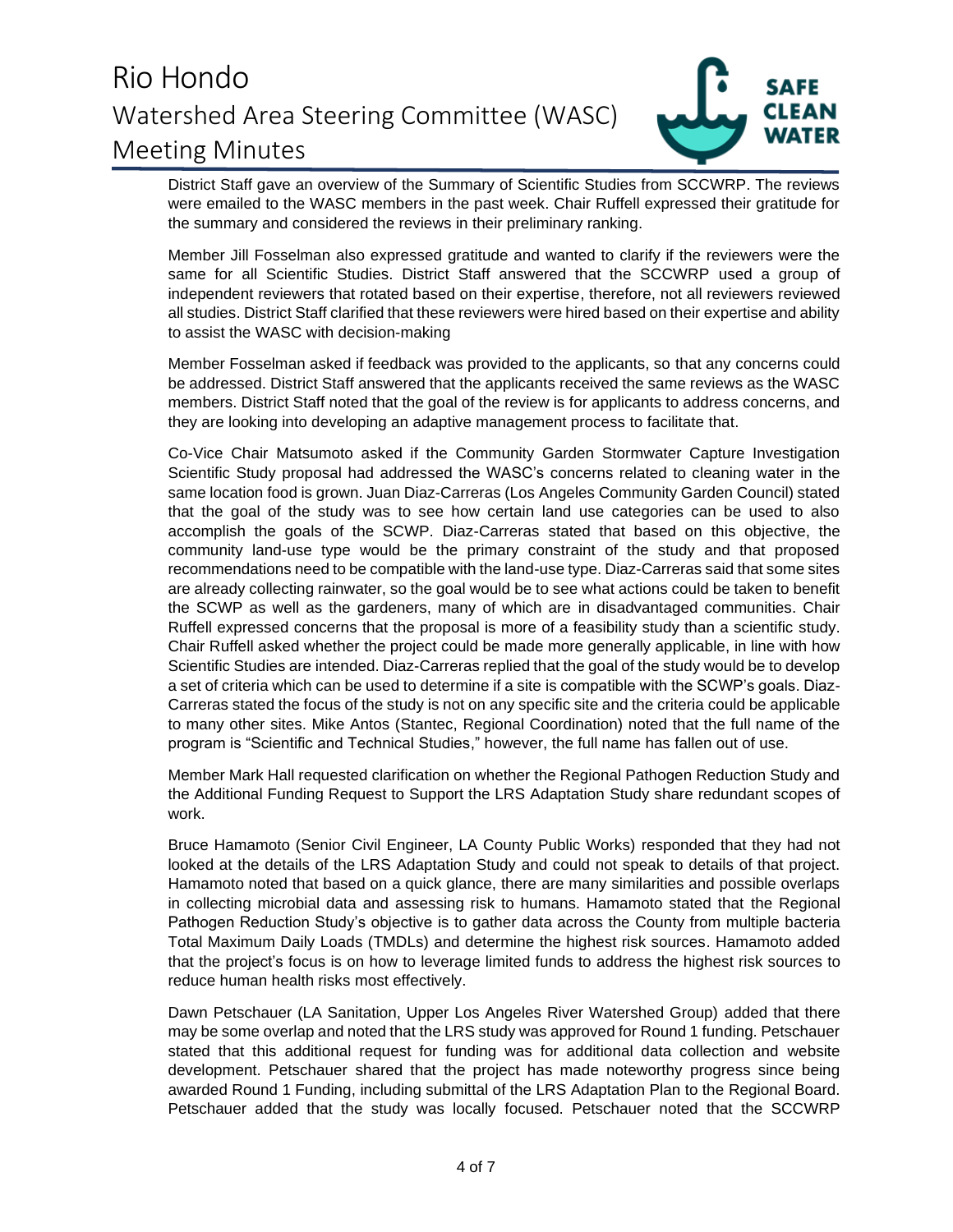

reviewers left positive comments on the study's clear objectives, innovative aspects, and sound data. Petschauer clarified that this Round's funding request is to conduct additional sampling and to develop a website to make the data publicly available. Petschauer shared hope that the findings may be utilized by others.

Member Hall asked if the activities proposed in the first phase of funding rely on the second phase of funding. Petschauer noted that all Phase 1 Funding activities are on-track to be completed and do not rely on the second phase of funding.

Chair Ruffell asked whether the project includes sampling locations in the Rio Hondo Watershed Area, and not just the Upper Los Angeles River Watershed. Petschauer responded that there are several sampling locations in both Watershed Areas. The number of sampling locations in each Watershed Area is reflected in the respective funding requests to those WASCs.

Member Dolphin asked project proponents from the Regional Pathogen Reduction Study whether they could make use of data from the LRS study once it is completed. Member Dolphin also wanted to know if it would be more advantageous for the studies to run concurrently or sequentially. Petschauer stated that their goal is to make regionally specific information available on a website to help aid regional studies. Hamamoto answered that their regional pathogen study covers both marine and freshwater TMDLs and will use numerous data sets available within the scope of their study. Hamamoto noted that the South Santa Monica Bay, Upper San Gabriel River, and Santa Clara WASCs had already signed onto the study. Hamamoto noted that although the project is easily scalable, the project proponents would like as many WASCs as possible to sign onto the Scientific Study to strengthen the regulatory action recommendation. Hamamoto added that the regional pathogen study would use all available data sets, including data sets from the LRS study, SCCWRP, monitoring coalition group (SMC), etc. Hamamoto noted that the data needs to be regionally specific for it to be of use to the study. They cannot use data from projects such as the Surfer Health Study in San Diego.

### **b) Rio Hondo (RH) Project Prioritization and Selection Discussion for populating the Fiscal Year 2022- 23 Stormwater Investment Plan (SCW Portal)**

- i. Infrastructure Program (IP)
	- (1) Vincent Lugo Park Stormwater Capture Project City of San Gabriel
- ii. Scientific Studies (SS)
	- (1) Regional Pathogen Reduction Study Gateway Water Management Authority
	- (2) Additional Funding Request to Support the LRS Adaptation Addressing the La River Bacteria TMDL for the ULAR Watershed Management Group - San Gabriel Valley Council of Governments
	- (3) Maximizing Impact of Minimum Control Measures San Gabriel Valley Council of Governments
	- (4) Community Garden Stormwater Capture Investigation Los Angeles Community Garden Council

District Staff brought up the SIP tool and the preliminary rankings. District Staff received 14 responses out of 17 for preliminary ranking. For the first SIP Scenario, District Staff turned on the top 3 ranked projects which included 1 Infrastructure Program Project and 2 Scientific Studies, noting that this scenario could be adjusted based on WASC discussion.

Co-Vice Chair Matsumoto asked if project proponents for the Vincent Lugo Park Stormwater Capture Project were able to address significant questions from the past WASC meeting about how the project was going to affect upstream and downstream projects.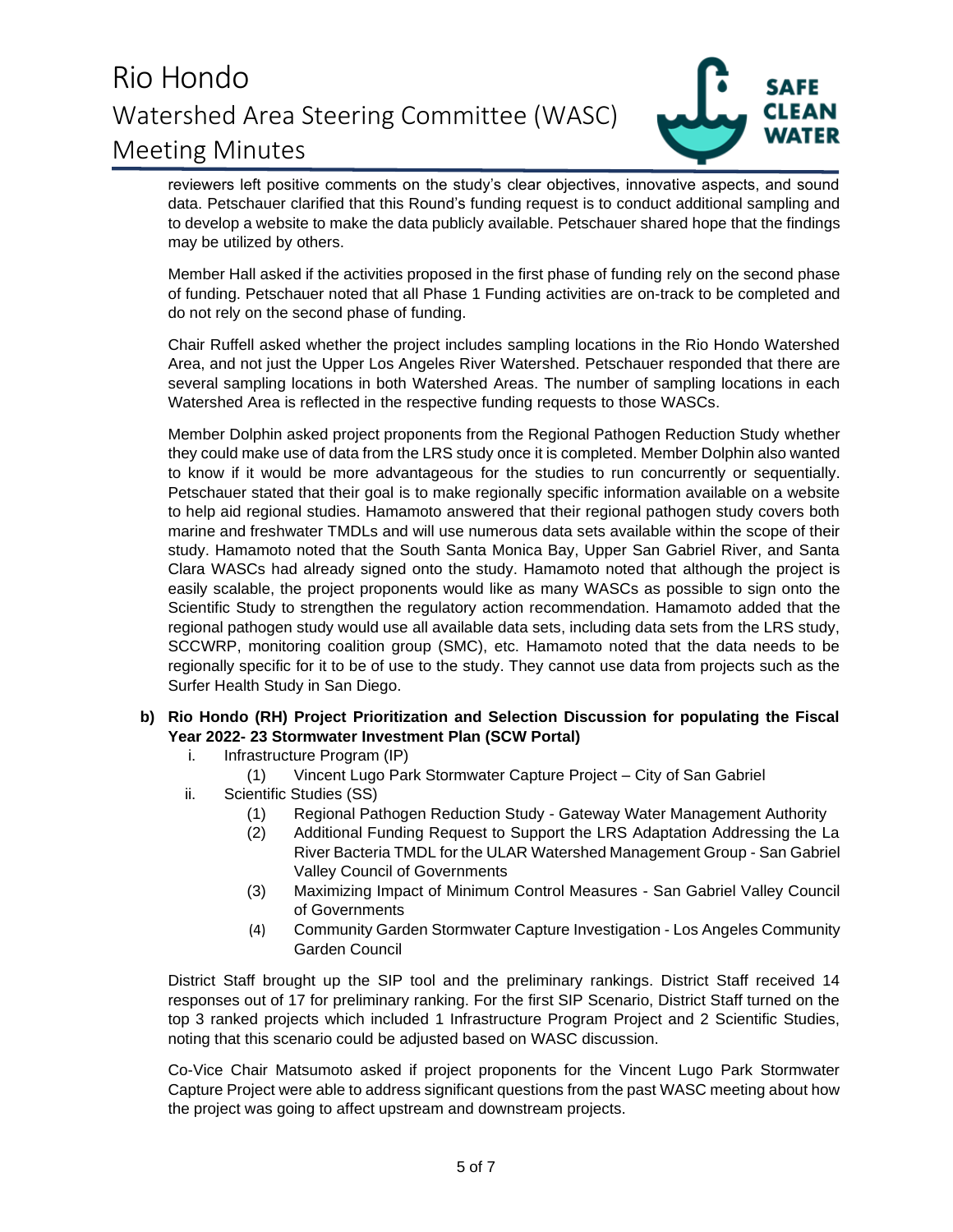

Lauren Abustan (Brown and Caldwell) shared that the project proponents for the Vincent Lugo Park project met with Watershed Coordinator Watson and the project consultant team from CWE regarding the downstream Alhambra Wash Dry Weather Diversion Project. Both parties coordinated to see how their projects could work together.

Greg de Vinck (City of San Gabriel) and Topher Jones (Brown and Caldwell) presented slides to describe potential changes that could be undertaken at Vincent Lugo Park Stormwater Capture project to create more synergy between the opportunities there and the Alhambra Wash projects drawing water from the same Flood Control District Channel. De Vinck highlighted the Vincent Lugo Park project's multiple benefits, scalability, and considerations for enhancement. Jones noted that planned bioswales can be scaled for the right amount of dry weather flow based on the downstream project and that excess flows can be filtered and returned to the channel. Jones stated that there is enough flow that can be taken by each project, and they will continue work with Watershed Coordinator Watson and CWE on the technical aspects of the project.

De Vinck noted that there are several options to alter the project's scalability while keeping the project's budget in mind. De Vinck stated that the project proponents could alter the size of the bioswale, alter the size of pump station 2 (e.g., take a portion of first flush), and alter the performance of the pumps in the creek bed (e.g., instead of a constant dribble, store water and then pump at a high rate to lessen infiltration).

Chair Ruffel asked District Staff whether the Committee can vote to include a project in the SIP if it has been altered after scoring. District Staff stated that the process has not changed since earlier rounds, the project applicant cannot implement the project with the requested funding, the project should be resubmitted with changes to be considered in the following year. The WASC can only judge a project based on how it was submitted; the applicant cannot change the scope of the project while it is being considered by the WASC. Chair Ruffel asked how an applicant can document improvements to a project in a situation like this where the project will now also include wet-weather aspects and not be a duplicate dry weather project. Those changes may impact the project's score. Antos (Stantec, Regional Coordination) said that the WASC cannot place conditions on an award. Antos added that once approved, design changes would be reflected in quarterly reporting. Future rounds of funding could increase or decrease the funding as needed.

District Staff added that awarding partial funding is an option available to the WASC, though the intent of the SCWP is to ensure project completion so that benefits are realized. Partial funding in phases without secure funds and a clear path to completion is highly discouraged, whether it be structured accordingly in the initial request or considered during the development. This message will be conveyed during a mandatory information meeting for Round 4 Call for Projects on September 31, 2022. District Staff said that if a WASC decides to utilize partial funding, the WASC must consider anticipated future funds, even if not formally requested.

District Staff clarified that the SIP should be developed in accordance with the following criteria: no less than 85% of the budget is allocated to Infrastructure Projects, no more than 10% of the budget is allocated to Technical Resources Projects, and no more than 5% of the budget is allocated to Scientific Studies. This is calculated based on the 5-year SIPs for each WASC and is not calculated regionally. District Staff noted that in extenuating circumstances where Infrastructure Projects are limited, such as in North Santa Monica Bay, there may be exceptions. If the WASC devotes more than 5% of the budget towards Scientific Studies, the budget for Scientific Studies should be limited in future years.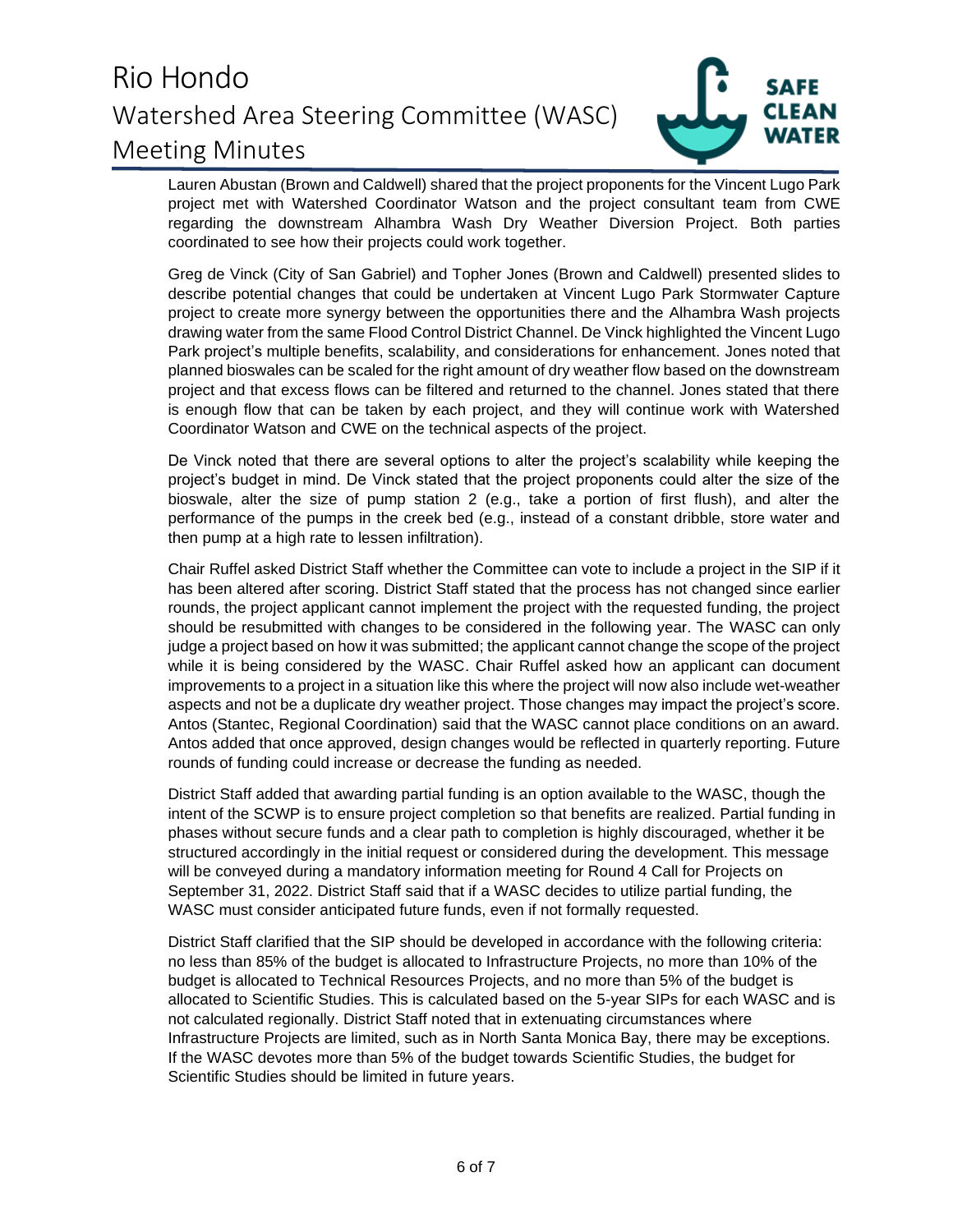

Chair Ruffell wrapped up the discussion due to time considerations.

#### **8. Public Comment Period**

No public comments.

#### **9. Voting Items**

The following voting item was postponed:

a) Include Vincent Lugo Park Stormwater Capture Project in the Fiscal Year 2022-23 Stormwater Investment Plan

#### **10. Items for Next Agenda**

The next meeting will be held Tuesday, April 19, 2022, from 1:00 – 3:00 PM. Items for the next agenda include:

- a) Rio Hondo (RH) Project Prioritization and Selection Discussion for populating the Fiscal Year 2022- 23 Stormwater Investment Plan (SCW Portal)
- b) Selection of the RH Watershed Coordinator for the next term

Member Fosselman requested the next meeting dedicate more time to the Vincent Lugo Park project presentation and discussion. Member Fosselman also asked that project proponents prepare answers for questions regarding the change in costs for the proposed adjustments. Member Fosselman asked about the possible disadvantages of pushing the project to next year. Chair Ruffell asked the Vincent Lugo Park project proponents to provide information on how the wet weather changes would alter the project. The project proponents confirmed they understood the WASC's requests. Co-Vice Chair Matsumoto asked if the WASC is allowed to include a changed project in this year's SIP. Chair Ruffell replied that this would need to be clarified at the next meeting.

### **11. Adjournment**

Chair Ruffell thanked WASC members and the public for their attendance and participation and adjourned the meeting.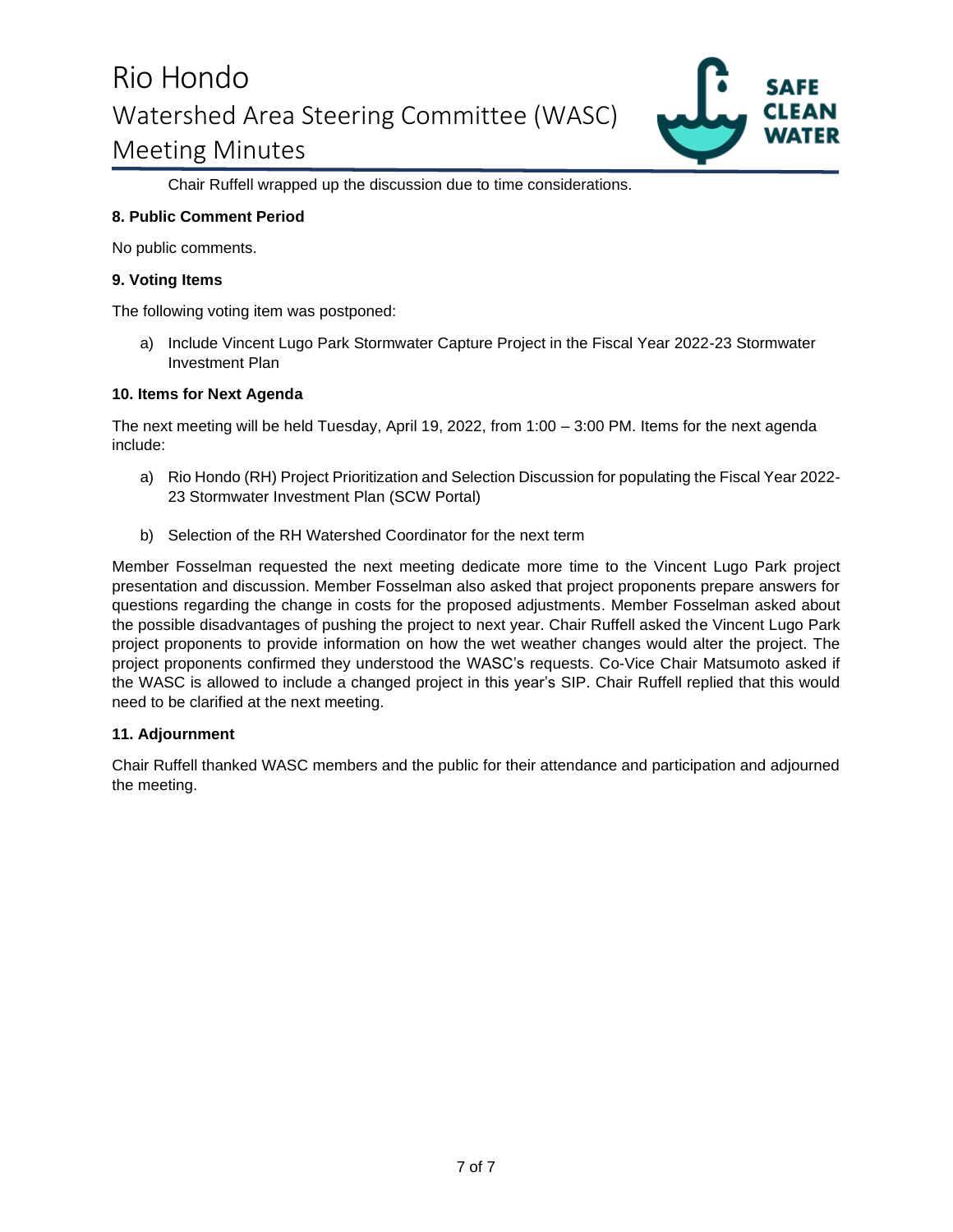| <b>RH WASC - March 15, 2022</b>                                            |                       |                           |                     |                     |                                             |                |                |                |                |                |              |                |
|----------------------------------------------------------------------------|-----------------------|---------------------------|---------------------|---------------------|---------------------------------------------|----------------|----------------|----------------|----------------|----------------|--------------|----------------|
|                                                                            | <b>Quorum Present</b> |                           |                     |                     | Voting Item                                 |                |                |                |                |                |              |                |
| <b>Member Type</b>                                                         | Member                | Voting/<br>Present?       | Alternate           | Voting/<br>Present? | Approve 2/15/2022<br><b>Meeting Minutes</b> |                |                |                |                |                |              |                |
| Agency                                                                     | Julian Juarez         | $\pmb{\times}$            | Ramy Gindi          |                     | $\mathsf{v}$                                |                |                |                |                |                |              |                |
| Agency                                                                     | Tom Love              | $\boldsymbol{\mathsf{x}}$ | <b>Patty Cortez</b> |                     | $\mathsf{v}$                                |                |                |                |                |                |              |                |
| Agency                                                                     | Kelly Gardner         | $\pmb{\times}$            | Tony Zampiello      |                     | $\mathsf{v}$                                |                |                |                |                |                |              |                |
| Agency<br>Agency                                                           | Kristen Ruffell       | $\pmb{\times}$            | Quynh Tran          |                     | $\mathsf{v}$                                |                |                |                |                |                |              |                |
|                                                                            | <b>Brent Maue</b>     | $\boldsymbol{\mathsf{x}}$ | Kris Markarian      |                     | y                                           |                |                |                |                |                |              |                |
| <b>Community Stakeholder</b>                                               | Thomas Wong           |                           | Bryan Matsumoto     | x                   | $\mathsf{v}$                                |                |                |                |                |                |              |                |
| <b>Community Stakeholder</b>                                               | Jill Fosselman        | $\boldsymbol{\mathsf{x}}$ |                     |                     | $\mathsf{v}$                                |                |                |                |                |                |              |                |
| <b>Community Stakeholder</b>                                               | Mark Hall             | $\boldsymbol{\mathsf{x}}$ | <b>Mark Daniel</b>  |                     | $\mathsf{v}$                                |                |                |                |                |                |              |                |
| <b>Community Stakeholder</b>                                               | <b>Edward Belden</b>  | $\pmb{\times}$            |                     |                     | $\mathsf{v}$                                |                |                |                |                |                |              |                |
| <b>Community Stakeholder</b>                                               | Daniel Rossman        |                           | Liliana Griego      |                     |                                             |                |                |                |                |                |              |                |
| <b>Municipal Members</b>                                                   | David Dolphin         | $\boldsymbol{\mathsf{x}}$ | Latoya Waters       |                     | $\mathsf{v}$                                |                |                |                |                |                |              |                |
| <b>Municipal Members</b>                                                   | Vanessa Hevener       | $\boldsymbol{\mathsf{x}}$ | <b>Eddie Chan</b>   |                     | $\mathsf{v}$                                |                |                |                |                |                |              |                |
| <b>Municipal Members</b>                                                   | Fernando Villaluna    | $\pmb{\times}$            | Ruby Wang           |                     | $\mathsf{v}$                                |                |                |                |                |                |              |                |
| <b>Municipal Members</b>                                                   | Gloria Crudgington    | $\pmb{\times}$            | Alex Tachiki        |                     | $\mathsf{v}$                                |                |                |                |                |                |              |                |
| <b>Municipal Members</b>                                                   | Frank Lopez           |                           | <b>Bonnie Tam</b>   |                     |                                             |                |                |                |                |                |              |                |
| <b>Municipal Members</b>                                                   | James Tong            | $\mathsf{x}$              | Kris Markarian      |                     | $\mathsf{v}$                                |                |                |                |                |                |              |                |
| <b>Municipal Members</b>                                                   | James Carlson         | $\pmb{\times}$            | Chris Cimino        |                     | $\mathsf{v}$                                |                |                |                |                |                |              |                |
| <b>Watershed Coordinator</b><br><b>Non-Voting Member (RWA</b><br>Planning) | <b>Richard Watson</b> | $\pmb{\times}$            | Julie Millett       | x                   | N/A                                         | N/A            |                |                |                |                |              |                |
| <b>Total Non-Vacant Seats</b>                                              | 17 <sup>2</sup>       |                           |                     | Yay (Y)             | 15 <sub>1</sub>                             | $\overline{0}$ | $\overline{0}$ | $\overline{0}$ | $\overline{0}$ | $\overline{0}$ | $\Omega$     | $\mathbf{0}$   |
| <b>Total Voting Members Present</b>                                        | 15 <sup>°</sup>       |                           |                     | Nay (N)             | $\overline{0}$                              | $\Omega$       | $\Omega$       | $\overline{0}$ | $\overline{0}$ | $\Omega$       | $\Omega$     | $\Omega$       |
| Agency                                                                     | 5 <sup>5</sup>        |                           |                     | Abstain (A)         | $\overline{0}$                              | $\Omega$       | $\Omega$       | $\overline{0}$ | $\mathbf{0}$   | $\overline{0}$ | n            | $\overline{0}$ |
| <b>Community Stakeholder</b>                                               | $\mathbf{A}$          |                           |                     | Total               | 15 <sub>15</sub>                            | $\Omega$       | $\Omega$       | $\circ$        | $\Omega$       | $\Omega$       | $\Omega$     | $\Omega$       |
| <b>Municipal Members</b>                                                   | 6                     |                           |                     |                     | Approved                                    | Not Approved   | Not Approved   | Not Approved   | Not Approved   | Not Approved   | Not Approved | Not Approved   |